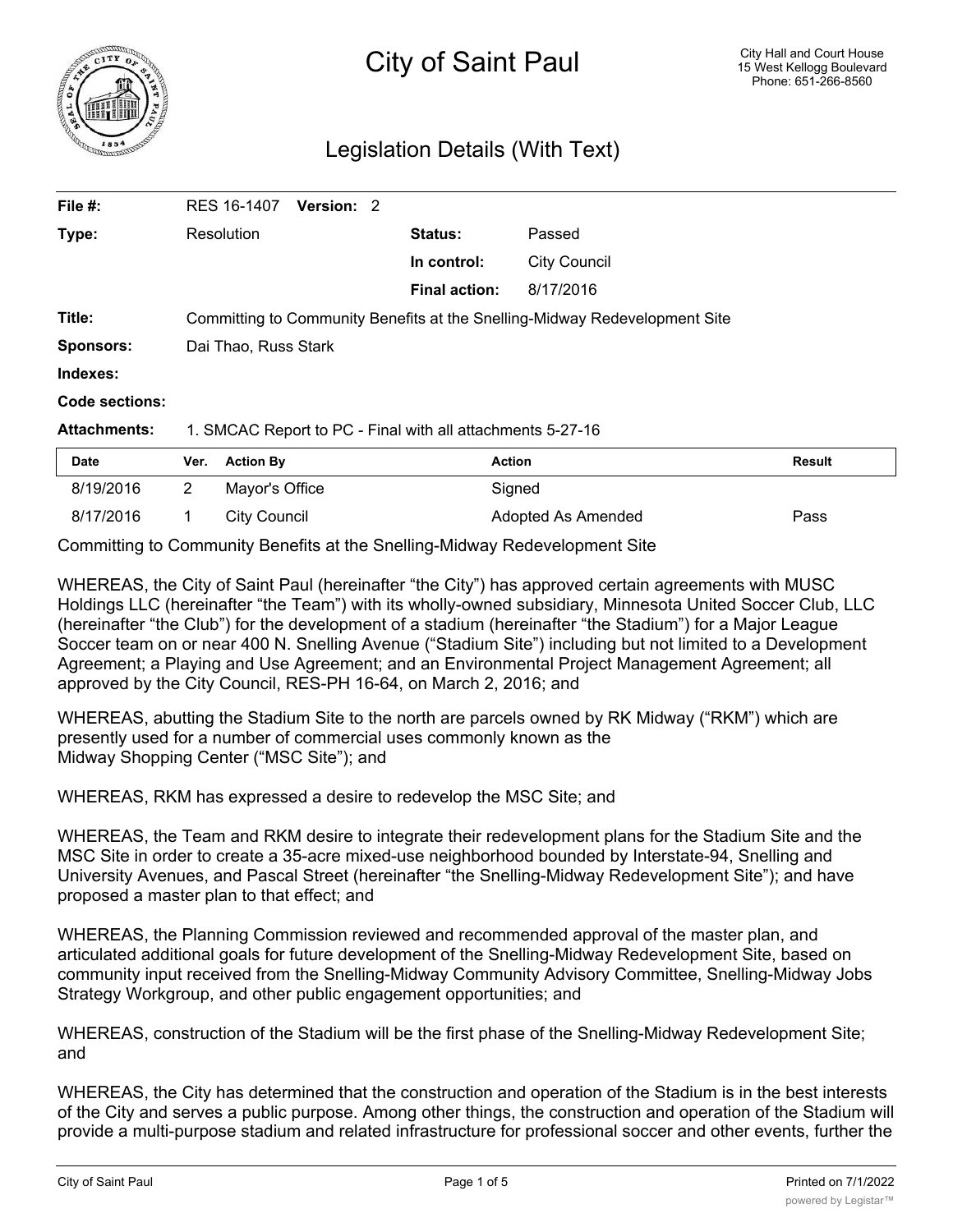## **File #:** RES 16-1407, **Version:** 2

vitality of the Snelling-Midway Redevelopment Site by generating increased economic activity and further economic development and stimulate the local economy overall; and

WHEREAS, the City strives to leverage the development of the stadium to provide benefits to the community;

NOW, THEREFORE, BE IT RESOLVED by the City Council of the City of Saint Paul that the City acknowledges and commits to providing the following community benefits through the development and operations of the Stadium, as specified in the agreements between the City and Team referenced above:

- 1. The Construction Contract shall include provisions requiring that the General Contractor for the Stadium and Public Infrastructure will comply with the prevailing wage law under Minnesota Statutes Sections 177.41 to 177.43;
- 2. In the construction of the Stadium, the Team shall require that the General Contractor comply with Business Utilization Goals and provide status and progress reports to the City as requested. These include Workforce Inclusion Goals of at least:
	- a. 32% Minority participation; and
	- b. 6% Women participation;

And Business Utilization Goals of at least:

- a. 10% Small Business Enterprise,
- b. 10% Woman-Owned Business Enterprise; and
- c. 5% Minority-Owned Business Enterprise.

The Team may use the Central Certification Program (CERT), the Minnesota Unified Certification Program ("DBE") and/or the State of Minnesota Targeted Group Business ("TGB") directories to certify eligible business.

- 3. In the construction of the City Funded Public Infrastructure, the Team shall require that the General Contractor comply with Chapter 84 and Chapter 86.06 of the Saint Paul Administrative Code which includes the Business Utilization Goals and Workforce Inclusion Goals of at least:
	- a. 32% Minority participation; and
	- b. 6% Women participation;

And Business Utilization Goals of at least:

- d. 10% Small Business Enterprise,
- e. 10% Woman-Owned Business Enterprise; and
- f. 5% Minority-Owned Business Enterprise.

The Team must provide status and progress reports to the City as requested. The Team must use the Central Certification Program (CERT) to certify eligible businesses. The Team shall also require the General Contractor to follow the "best value" procurement approach. The General Contractor and the City shall jointly establish the "best value" process to be utilized for the City Funded Public Infrastructure.

4. The Team shall cause the General Contractor to negotiate and enter into a project labor agreement ("PLA")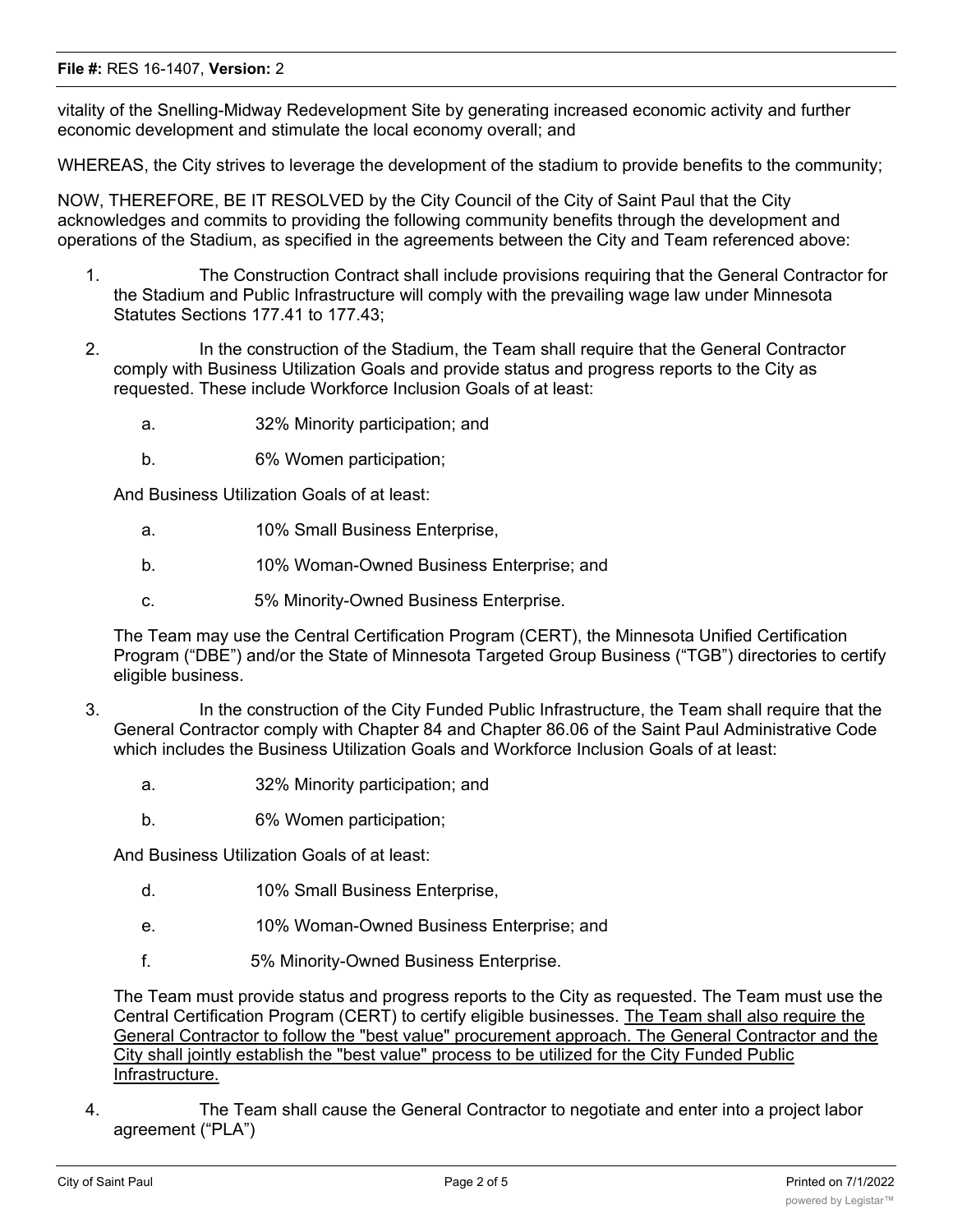## **File #:** RES 16-1407, **Version:** 2

- 5. **The City intends to Under the Master Development Plan, and subject to approval of the** City Council and Mayor of the specific improvement projects identified and proposed in the Master Development Plan, the City has the present intent to enter into a public-private partnership to fund green spaces or public plaza and will collaborate with the Club and the Team on the design of public plaza and green spaces contiguous to the Stadium.
- 6. The Club will encourage the Concessionaire to include ethnic food from local community food vendors when food is sold at Events in the Stadium at Club Events open to the public.
- 7. The Club will engage in outreach programs and opportunities to support youth sports in the community, the State of Minnesota and in particular the City of Saint Paul Parks and Recreation center fields and services, with emphasis on serving low income Saint Paul youth who lack access to affordable youth programming and soccer facilities in the community, non-profit soccer organizations and amateur soccer programs, such as youth soccer training camps and player appearances and affordable programming for soccer.
- 8. The Club will make the Stadium available, in the Club's reasonable discretion, for:
	- a. Soccer matches involving non-professional organizations, including the Minnesota State High School championships, the MYSA championships and select recreational league and organized community games, and
	- b. Public and amateur sports, community and civic events and other public events; provided that the Club shall have the right to turn down any request for which the Club reasonably determines there is an unacceptable rise of damage to the playing field or other area of the stadium or may interfere with the Club's use of the Stadium. Any such use of the Stadium is subject to the scheduling provisions of Section 4.5(b) of the Playing and Use Agreement and must be scheduled at least sixty (60) days in advance of the Event. The user must reimburse the Club for the Club's direct costs for the use of the Stadium unless otherwise agreed by the Club, must provide insurance reasonably acceptable to the Club based on the proposed use of the Stadium and must agree to a customary use agreement.
- 9. The Club shall provide affordable access to the Home Games in a manner materially consistent with the affordable seating plan attached to the Playing and Use Agreement.
- 10. The Club shall list any vacant or new positions at the Stadium that it may have with state workforce centers in Minnesota Statutes Section 116L.66, as such statute may be amended, modified or replaced from time to time.
- 11. Advertising related to tobacco products is prohibited in all areas of the Stadium including the interior and exterior areas of the Stadium, the Appurtenant Areas Displays and the Projection Tower.

AND BE IT FURTHER RESOLVED, The General Contractor for the stadium construction will provide a single point of contact to the City and Union Park District Council to facilitate construction communications and mitigate construction-related complaints (related to noise, litter, traffic disruption, etc.) for the local neighborhood.

AND BE IT FURTHER RESOLVED, The Team and RKM will work collaboratively with the City on the ongoing efforts to create safe, efficient, multi-modal transportation options including improved bicycle connections for all employees, visitors and residents of the future site.

AND BE IT FURTHER RESOLVED, that for future phases of the Snelling-Midway Redevelopment Site that use public subsidy, the City will work with the Team and RKM or any future developer will work to pursue one or more of the following community benefits: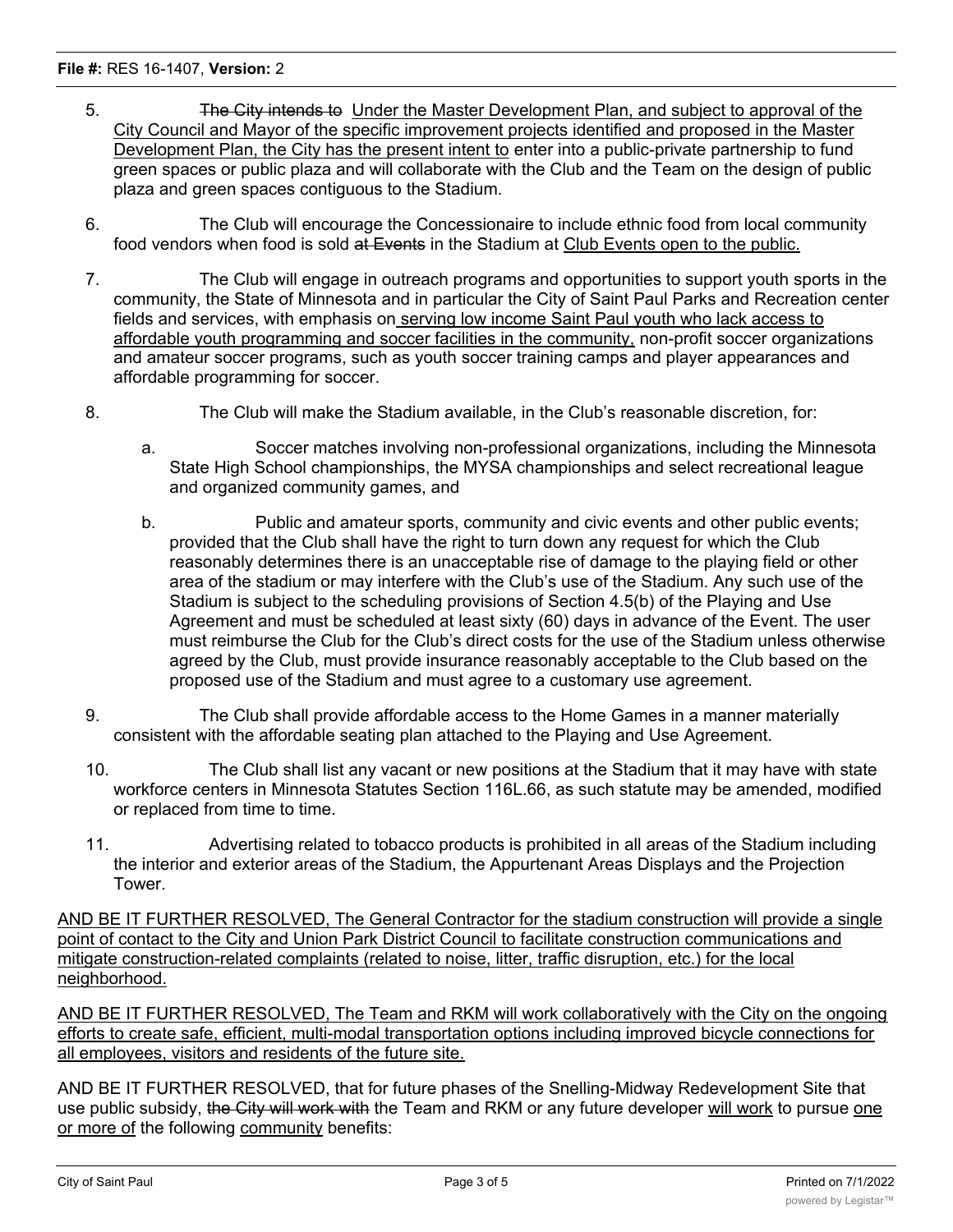- a) **Expansion of life cycle and aAffordable housing choices.** The City has identified the opportunity to build a mixed-income community at the Snelling Midway Development site to provide diverse housing opportunities. It is important for the Snelling-Midway development to demonstrate the success of market rate residential units in the Midway area, while also recognizing the importance of including housing affordable to a mix of incomes. Outside of downtown, all of the new construction housing units built or proposed along the Green Line east of Snelling Avenue have been affordable. The only market rate units that have been constructed are west of Snelling Avenue. Affordable housing goals include those laid out in t<sub>The Housing Chapter of the City's Comprehensive Plan which states</sub> that for City/HRA-assisted new rental units, at least 30 percent will be affordable to households earning 60 percent of the AMI, of which at least one third will be affordable to households earning 50 percent of the AMI, and at least one third will be affordable to households earning 30 percent of the AMI. For City/HRA-assisted new ownership units, at least 20 percent will be affordable to households earning up to 80 percent of the AMI, and an additional 10 percent will be affordable to households at 60 percent of AMI. These are calculated on a citywide basis. City/HRA assisted housing developed at Snelling-Midway will strive to meet the City's affordability goals. The City also has a goal to integrate affordable housing into mixed-income communities. Because the City has made significant investment in affordable housing in the neighborhood around the Snelling-Midway Redevelopment site, the City also welcomes market rate housing as part of the site's redevelopment.
- b) **Discouraging dDisplacement.** The proposed urban village should be a place where all people can live, work, and play. It should have high quality architecture, well-designed public spaces, diverse housing opportunities, and a vibrant local economy. It should be a place that integrates a broad mix of people and cultures into a vibrant mixed use community that is well-integrated with the existing neighborhoods around it. It should also be a model for economic, environmental, and social sustainability. Working with existing residents and businesses in the Snelling-Midway area this vision can be accomplished and involuntary displacement can be minimized.
- c) **Enhancing private sector employment growth and job retention of living wage job opportunities, including bBusiness and employee retention and attraction.** Goals include working Work to retain existing businesses and employees in the Midway area and attract new businesses to the Snelling-Midway Redevelopment Site, including entrepreneurs and local, women, and minority businesses, and developing business incubator space. The Snelling-Midway Jobs Working Group report includes specific strategies and recommendations designed to address these goals.
- d)e) **Local hiringHiring locally.** Goals include workingWork with community partners to support local hiring on the Snelling-Midway Redevelopment Site.
- e)f) **Increasing the City's tax base. Community liaison**. Request the Team and RKM or future master developer designate community liaisons who can serve as single points of contact for community members who have questions or concerns during and after construction of the stadium and future phases of development.
- f)g) **Upgrading obsolescent facilities. Community fund**. Establish a community fund with contributions from the Team and RKM or future master developer to support and address neighborhood issues arising from stadium events and operations and future redevelopment at the Snelling-Midway Redevelopment Site.
- g) **Pollution remediation.** Goals include remediating brownfields sites.
- h) **Eliminating blighting influences throughout the City.** Goals include removing or renovating vacant and blighted structures.
- i) **Encouraging redevelopment activities that enhance the urban features and amenities and historic structures.**